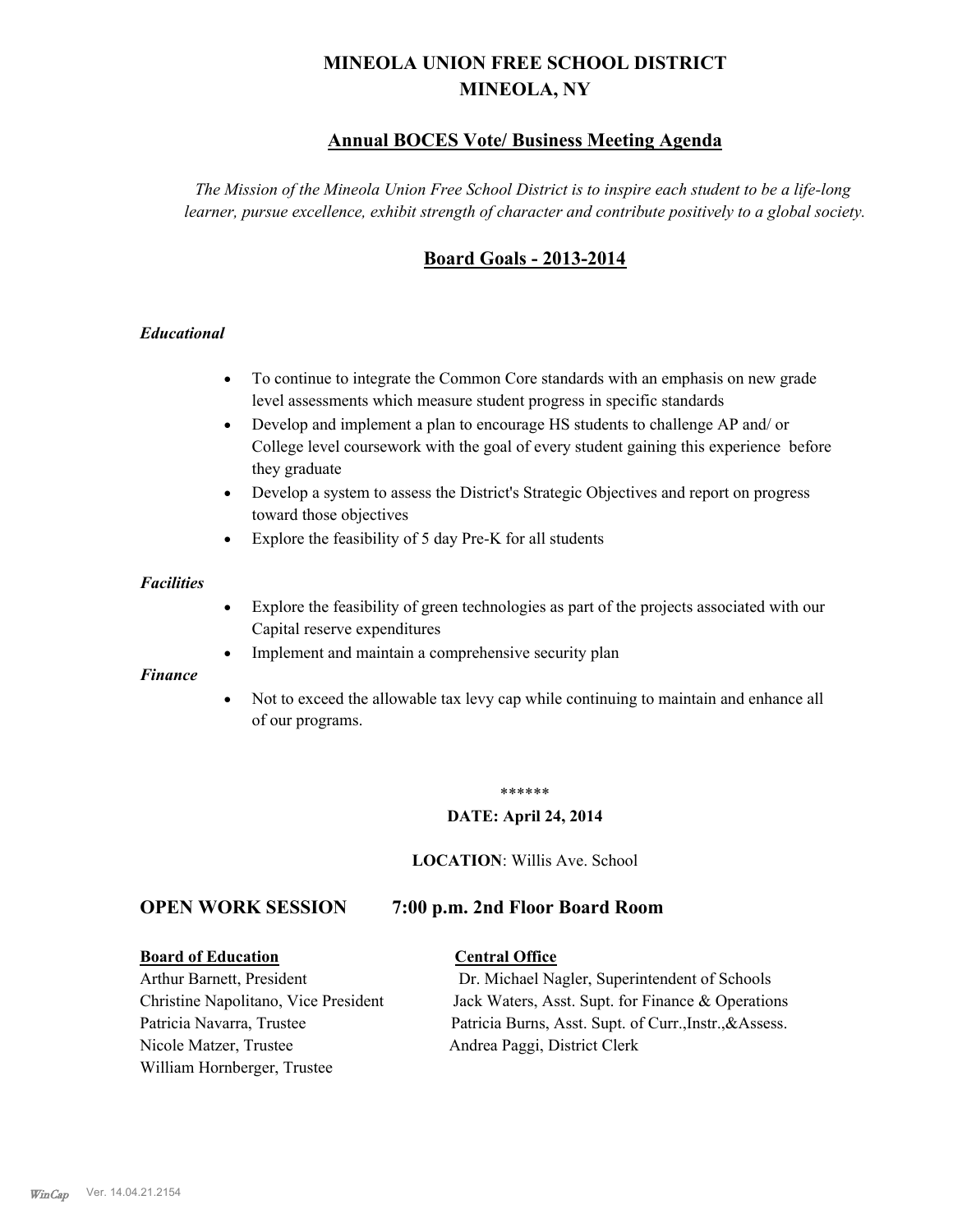**A. Call to Order B. Pledge of Allegiance C. Reading of Mission D. Moment of Silent Meditation**

**E. Dais & Visitor Introductions**

**F. High School Student Organization Report**

**G. BOE Reports**

**a. Comments from Board Trustees**

**b. Comments from Board President**

**c. Comments from Superintendent**

**H. Old Business**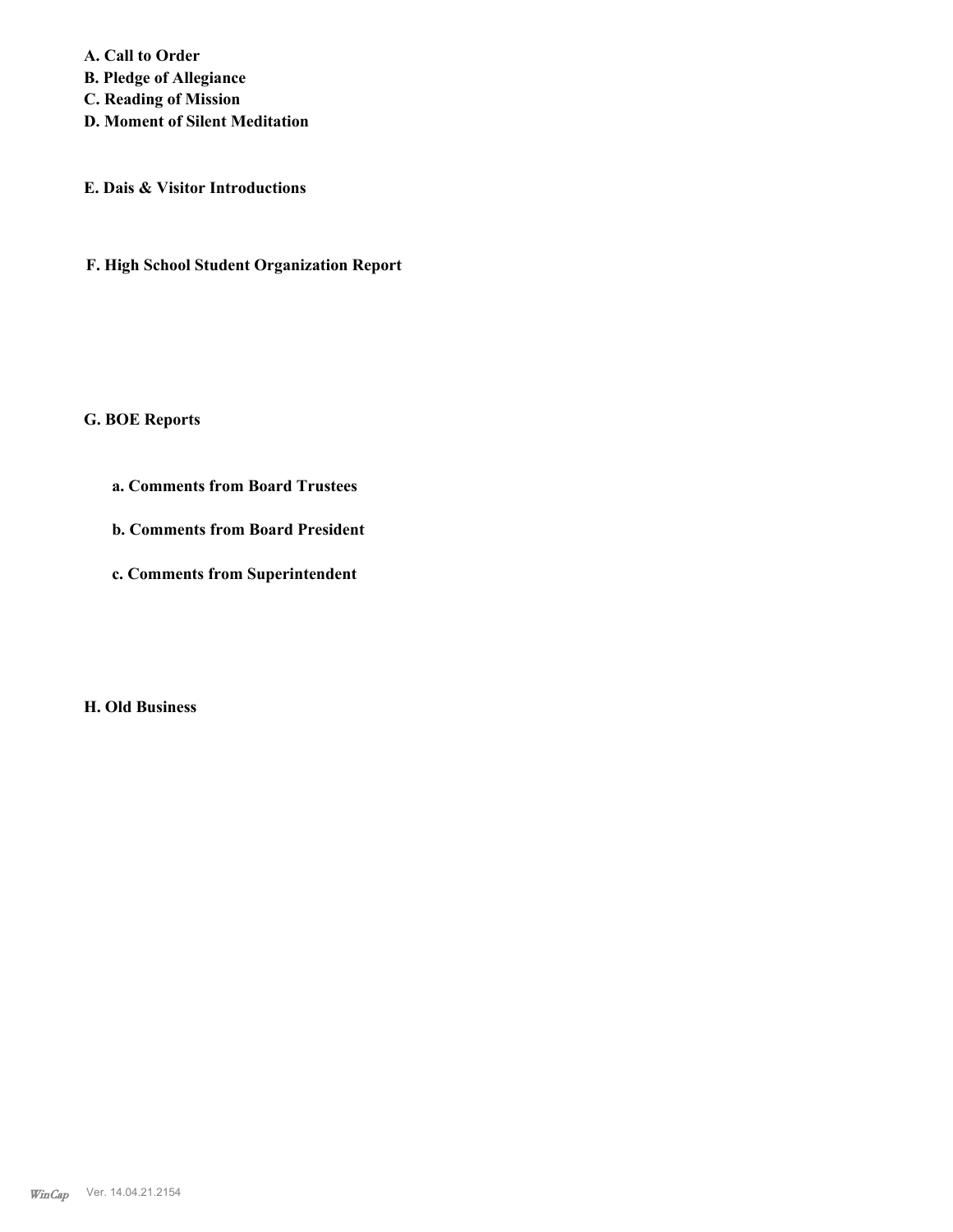#### **Adoption of 2014/15 Budget and Property Tax Report Card**

**RESOLUTION # 54 - BE IT RESOLVED** that the Mineola Board of Education approves the Adoption of the 2014- 2015 Education Plan and Budget in the amount of \$87,799,041, as submitted or, if necessary, with revisions, and further

**BE IT RESOLVED** that the Board of Education of the Mineola School approves the real property tax report card prepared by the District's Business Office for the 2014 Annual District Meeting: and be it further RESOLVED that a copy of said report card shall be submitted to the State Education Department by the end of the next business day following this approval.

| <b>Motion:</b><br>Second: |     |  |
|---------------------------|-----|--|
| Yes:                      | No: |  |
|                           |     |  |
|                           |     |  |
|                           |     |  |
|                           |     |  |
| Passed:                   |     |  |

### **Impartial Hearing Officer Rates**

**RESOLUTION # 55 -RESOLVED** that the Board of Education of the Mineola Union FreeSchool District, upon recommendation of the Superintendent of Schools, shall compensate Impartial Hearing Officers who have been certified by the Commissioner of Education of the State of NewYork to serve as Impartial Hearing Officers in accordance with Education Law Section4404(1) and 8N.Y.C.R.R. Section 200.1(x), at the following rates for services and expenses:

[1] Certified Impartial Hearing Officers shall be compensated at the rate of one hundred dollars (\$100) per hour for time spent in pre-hearing, hearing, and post-hearing activities of researching and writing a decision. The District does not and will not pay for hearing dates which are adjourned or cancelled, regardless of the reason, when the adjournment or cancellation is on two or more business days' notice.

[2] Certified Impartial Hearing Officers will be reimbursed for reasonable and customary office expenses of photocopying, postage and facsimiles incurred and for travel time to and from the hearing at the rate of forty dollars (\$40) per hour.

[3] Automobile travel shall be reimbursed at the then-current per mile rate which is established from time-to-time for travel by District employees and representatives.

[4] Train travel shall be reimbursed at the actual reasonable costs incurred by the Impartial Hearing Officer. It is anticipated that any airline travel will not be reimbursed without prior approval from the Board of Education.

[5] The District will reimburse Impartial Hearing Officers for the cost of their lodging up to one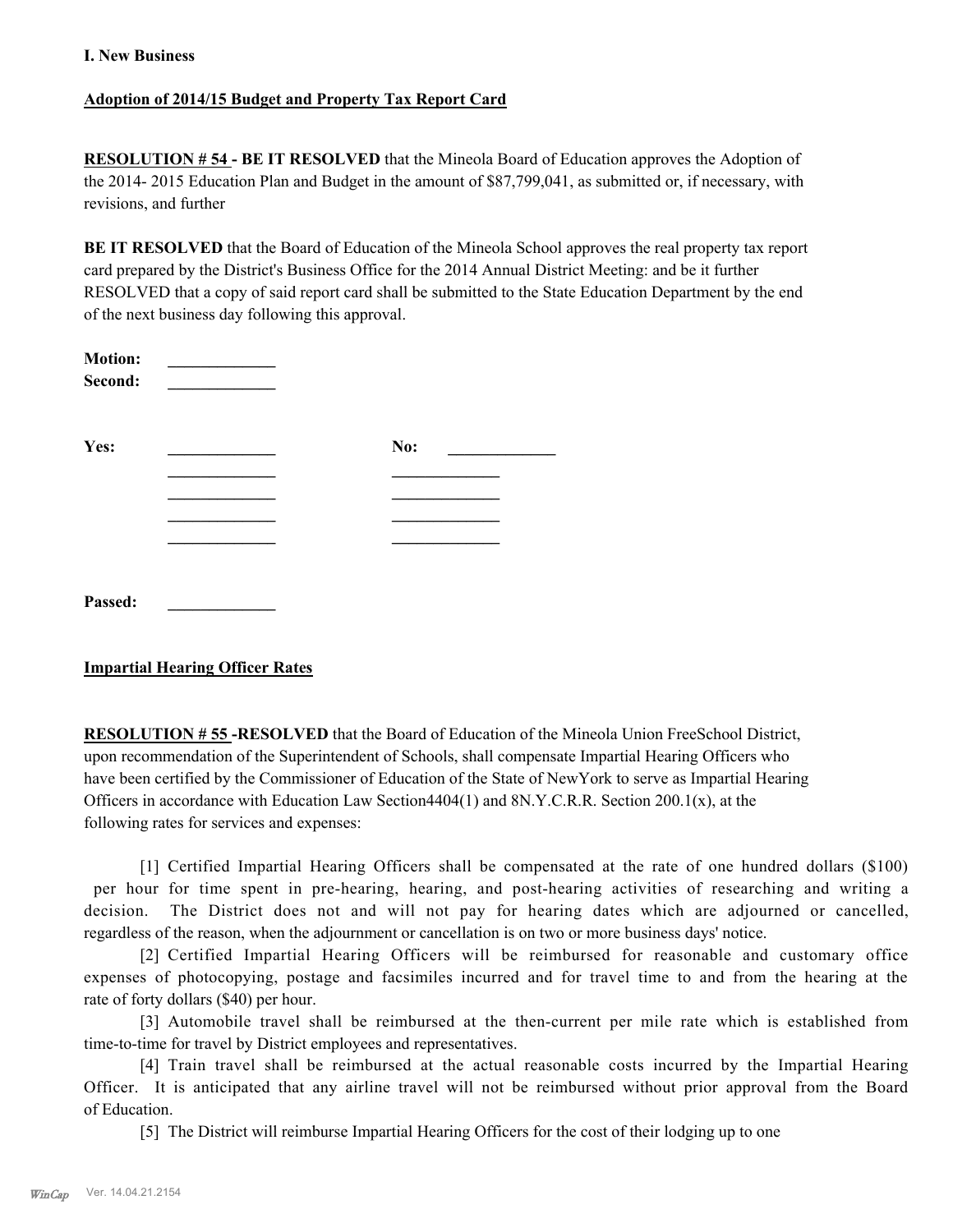hundred dollars (\$100) per night with receipt submitted or sixty dollars (\$60) per night without receipt submitted for hearing dates that fall on consecutive days.

| <b>Motion:</b><br>Second: |     |
|---------------------------|-----|
| Yes:                      | No: |
|                           |     |
|                           |     |
|                           |     |
|                           |     |
| Passed:                   |     |

#### **2014-2015 Cooperative Bid- Materials & Supplies (Bus, Van- Auto parts & Transmissions)**

**RESOLUTION # 56- WHEREAS,** It is the plan of the Garden City UFSD, Herricks UFSD, Mineola UFSD, Great Neck UFSD, Levittown UFSD, North Shore Central School District, Port Washington UFSD, East Rockaway School District, Roslyn UFSD, Long Beach UFSD and Island Park UFSD, Floral Park-Bellerose School District, Plainedge School District in Nassau County, New York to bid jointly for Materials & Supplies (Bus & Auto Parts) and

**WHEREAS,** The Mineola School District is desirous of participating with other school districts in Nassau County in the joint bidding of the commodities mentioned above as authorized by General Municipal Law, Section 119-0 and

**WHEREAS,** The Mineola School District wishes to appoint a committee to assume the responsibility for drafting of specifications, advertising for bids, accepting and opening bids, tabulating bids, reporting the results to the Boards of Education and making recommendations thereon, therefore

**BE IT RESOLVED,** That the Board of Education of the Mineola School District hereby appoints David C. Murphy, Jr., of the Garden City School District to represent it in all matters related above, and

**BE IT FURTHER RESOLVED,** That the Mineola School District Board of Education authorizes the above mentioned committee to represent it in all matters leading up to the entering into a contract for the purchase of the above mentioned commodities, and

BE IT FURTHER RESOLVED, That the Mineola School District Board of Education agrees to assume its equitable share of the costs of the cooperative bidding, and

**BE IT FURTHER RESOLVED,** That the <u>Mineola School District</u> Board of Education agrees (1) to abide by the majority decisions of the participating districts on quality standards: (2) that unless all bids are rejected, it will award contracts according to the recommendations of the committee: (3) that after award of contract(s) it will conduct all negotiations directly with the successful bidder(s)

| <b>Motion:</b> |  |
|----------------|--|
| Second:        |  |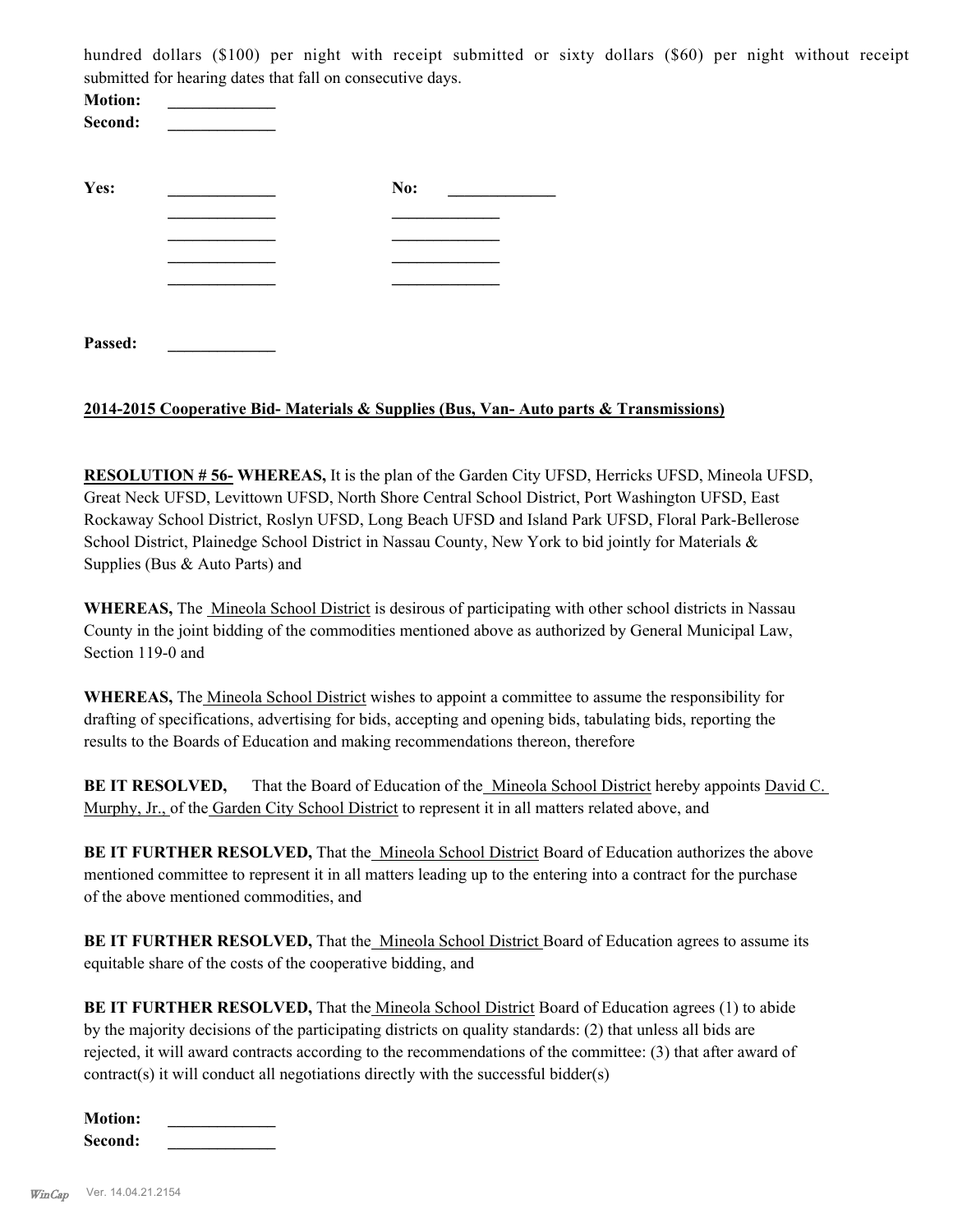| Yes:    | No: |
|---------|-----|
|         |     |
|         |     |
|         |     |
|         |     |
| Passed: |     |

#### **Adoption of BOCES 2014-2015 Annual Operating Budget**

**RESOLUTION # 57-BE IT RESOLVED** that the Board of Education of the Mineola Union Free School District approves the Nassau BOCES Proposed Administrative Operations Budget for the 2014/2015 school year in the amount of \$19,893,955.

| <b>Motion:</b><br>Second: |     |  |
|---------------------------|-----|--|
| Yes:                      | No: |  |
|                           |     |  |
|                           |     |  |
|                           |     |  |
|                           |     |  |
|                           |     |  |
| Passed:                   |     |  |

#### **Election of BOCES Candidates**

**RESOLUTION #58-BE IT RESOLVED** that the Mineola Board of Education cast one (1) vote for three of the following candidates listed below to fill the Board of Cooperative Educational Services of Nassau County (BOCES) for three (3), three (3) year terms commencing July 1, 2014.

1. Deborah Ann Coates \_\_\_\_\_\_\_ 103 Hardy Lane Westbury, NY 11590 East Meadow UFSD

2. Eric B. Schultz One Scott Place Plainview, NY 11803 Plainview- Old Bethpage CSD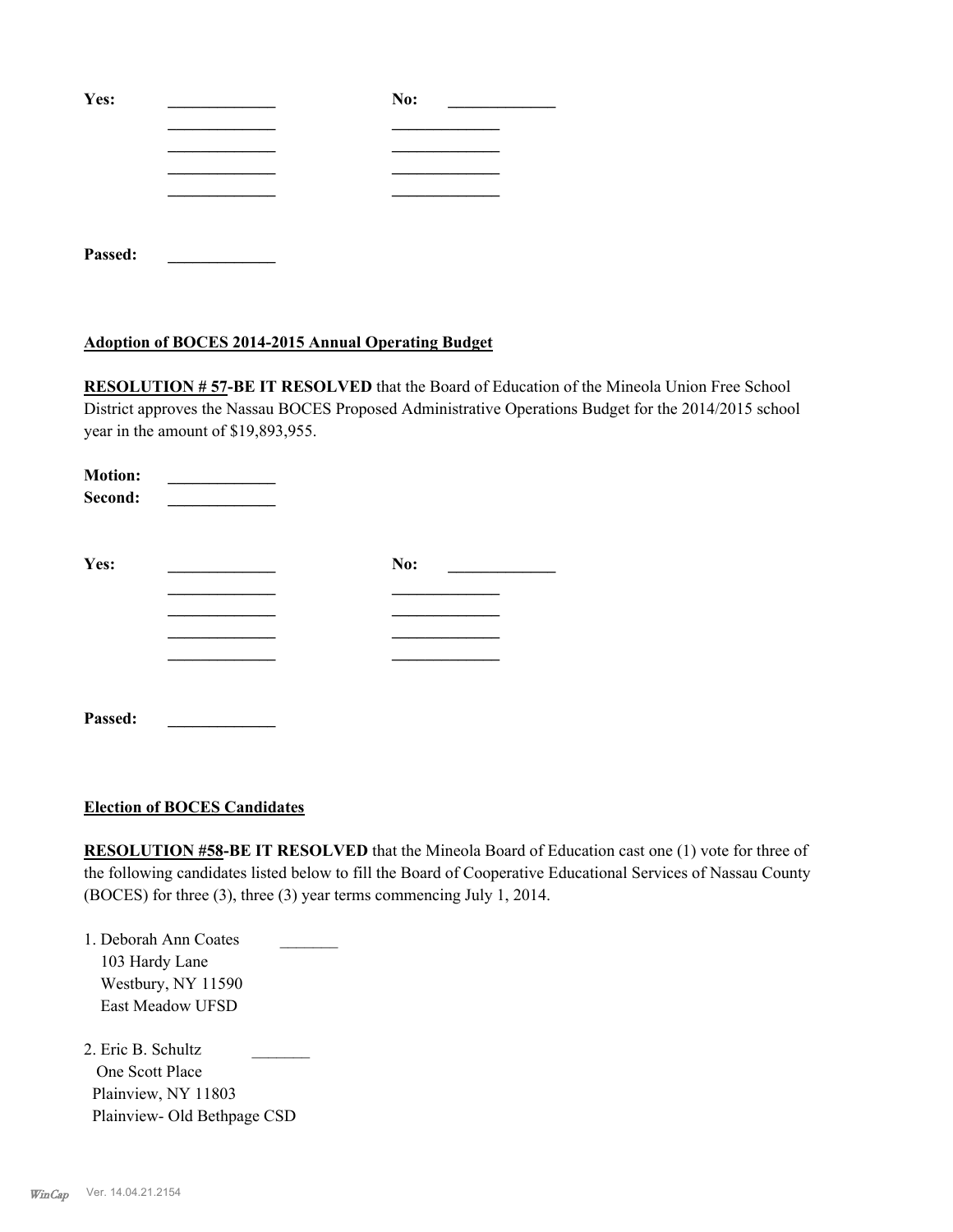| 3. William P. Stris       |                         |     |  |
|---------------------------|-------------------------|-----|--|
|                           | 41 Parkwold Drive East  |     |  |
|                           | Valley Stream, NY 11580 |     |  |
|                           | Valley Stream CHSD      |     |  |
| 3. Stephen B. Witt        |                         |     |  |
|                           | 105 Finucane Place      |     |  |
|                           | Woodmere, NY 11598      |     |  |
|                           | Hewlett-Woodmere CHSD   |     |  |
| <b>Motion:</b><br>Second: |                         |     |  |
| Yes:                      |                         | No: |  |
|                           |                         |     |  |
|                           |                         |     |  |
|                           |                         |     |  |
|                           |                         |     |  |
|                           |                         |     |  |
| Passed:                   |                         |     |  |

#### **J. Consensus Agenda**

**RESOLUTION # 59- BE IT RESOLVED** that the Board of Education approves the consensus agenda items J.1.a. through J.7.a., as presented.

| <b>Motion:</b><br>Second: |     |
|---------------------------|-----|
| Yes:                      | No: |
|                           |     |
|                           |     |
|                           |     |
|                           |     |
| Passed:                   |     |

#### 1. **Accepting of Minutes**

That the Board of Education accepts the minutes of the March 20, 2014 Business Meeting and the April 3, 2014 Workshop Meeting as presented. a.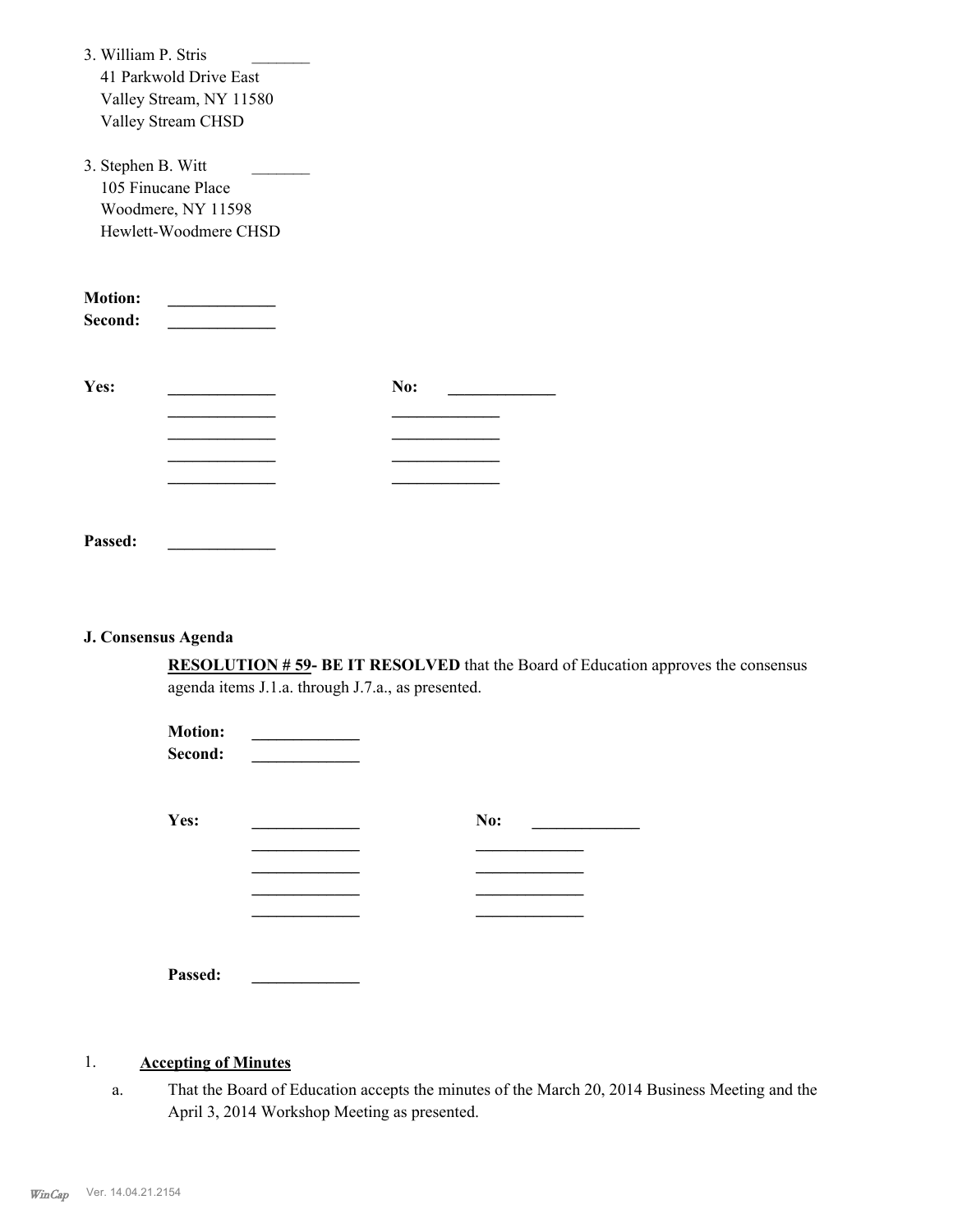#### 2. **Instruction**

- a. Leave(s) of Absence/Child Rearing
- That the Board of Education grants a request to Maureen Wojis-Reyhanian, for a Leave of Absence, for child-rearing purposes, using accumulated sick days, starting approximately July 8, 2014. 1.
- That the Board of Education grants a request to Kim Morrissey for an extension to her unpaid Leave of Absence, for child-rearing purposes, effective September 1, 2014 to June 30, 2015. 2.
- Appointment(S) Sub Teacher per diem b.

The Board of Education accepts the following individual(s) as Per Diem Substitute Teacher(s) for the current school year, at a daily rate of \$100.00 per day; and retirees at a daily rate of \$125.00 per day.:

# EMPLOYEE NAME EMPLOYEE CERTIFICATION

1. Stefanie Cristina Childhood Ed (Grades 1-6) c. Appointments 45 Day Subs

- That the Board of Education approves the appointment of Michelle Topel, to the position of 45 Day Substitute Teacher for Lisa Fiocco, starting approximately April 23, 2014 to on or before June 30, 2014; Salary: Days 1-20, \$100.00, Days 21-39 \$110.00, Days 40-45 \$120, Day 46 MA, Step 1, \$67,942 contract salary pro rated. 1.
- d. Appointment(S) Perm Sub
- That the Board of Education approves the appointment of Stefanie Cristina, to the position of Permanent Substitute Teacher at Jackson Avenue School, effective April 25, 2014 to May 31, 2014. Salary: \$100 per day 1.
- Appointment(S) Summer Jumpstart e.

That the Board of Education approves the following teachers for the Summer Jump start Program, to be funded by Title III LEP (Salary, hourly summer wages are based on the MTA contractual rates):

|                  | <b>EMPLOYEE NAME</b> | STEP            | <b>STIPEND</b>   |
|------------------|----------------------|-----------------|------------------|
|                  | Laura Kligman        |                 | \$1,895.70       |
| $\mathfrak{2}$ . | Andrea Romano        | 3               | \$2,049.30       |
| 3.               | Teri Wolfe           | $\mathcal{L}$   | \$2,049.30       |
| 4.               | Laura J. Baldwin     | Sub (Step $1$ ) | \$58.14 per hour |
| 5.               | Samantha Sanchez     | Sub (Step 1)    | \$58.14 per hour |

### 3. **Instruction: Committee on Special Education**

a. That the Board of Education approves the CSE/CPSE/SCSE recommendations for programs and services for students with IEPs for the time period from 3/1/14- 3/31/14. Please be advised that all of the parents have received the student's IEP and a copy of their DUE process rights.

### 4. **Instruction: Contracted**

a. That the Board of Education accepts the Special Education Services Contract for a Parentally Placed student between Bellmore Merrick UFSD and the Mineola UFSD for the 2013- 2014 school year.

b. That the Board of Education accepts the Nursing Services Contract between Health Source Group and the Mineola UFSD for the 2014- 2015 school year.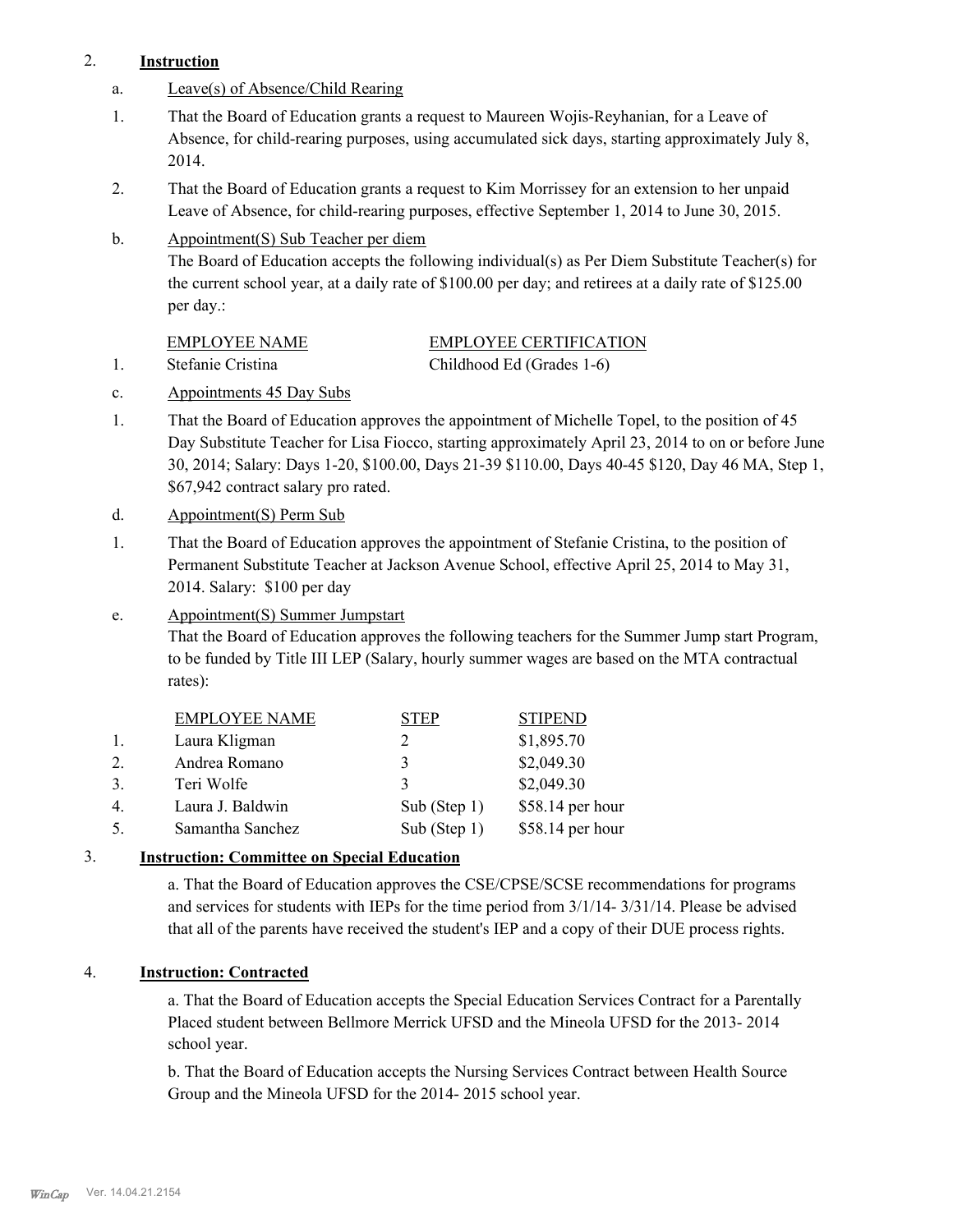c. That the Board of Education accepts the Related Services Agreement between Gayle E. Kligman Therapeutic Resources and the Mineola UFSD for the 2014- 2015 school year.

### 5. **Civil Service**

- a. Resignation(s)
- That the Board of Education accept the resignation of Claire Gavin, part time Teacher Aide at the Middle School, effective April 11, 2014. 1.
- b. Appointments
- That the Board of Education approve the appointment of Francis Feeley to the position of 5 Hour Bus Driver to replace Gonzalo Urrutia, effective April 28, 2014. Salary will be \$21,819 on Step 1. Probation is 26 weeks. 1.
- That the Board of Education approve, pending budget approval, 11 Teachers-in-Training positions for the Summer Special Education Program, effective July 1, 2014 through August 11, 2014 at the Middle School. Salaries will be \$8.50 to \$9.00 per hour. The hours will run from 8:15 am to 1:45 pm. 2.
- That the Board of Education approve, pending budget approval, 27 Summer Cleaner positions effective July 7, 2014 through August 15, 2014. It will be a seven hour day, Monday through Friday at \$8.00 per hour. 3.
- c. Leave(s) of Absence
- That the Board of Education approve a paid Medical Leave of Absence to Gonzalo Gonzalez, Cleaner at the High School, due to surgery, effective March 28, 2014. Time frame for his return is undetermined at this time. 1.
- d. Civil Service: Other
- That the Board of Education accept the letter rescinding the retirement of Marie DeSpirito, Stenographic Secretary at the High School, effective June 30, 2014. 1.

# 6. **Business /Finance**

### a. **Treasurer's Report**

That the Board of Education accepts the Treasurer's report for the period ending February 28, 2014 and directs that it be placed on file.

#### b. **Approval of Invoices and Payroll**

That the Board of Education accepts the Invoices and Payroll for the period ending March 31, 2013

| $A/P$ Warrant #17  | March 12, 2014 | \$1,356,653.86 |
|--------------------|----------------|----------------|
| $A/P$ Warrant # 18 | March 26, 2014 | \$283,352.09   |

### **TOTAL EXPENSES \$1,640,005.95**

PAYROLL # 17 & # 18

| General | \$4,022,687.16 |
|---------|----------------|
| F Fund  | \$67,192.53    |

**TOTAL PAYROLL \$4,089,879.69**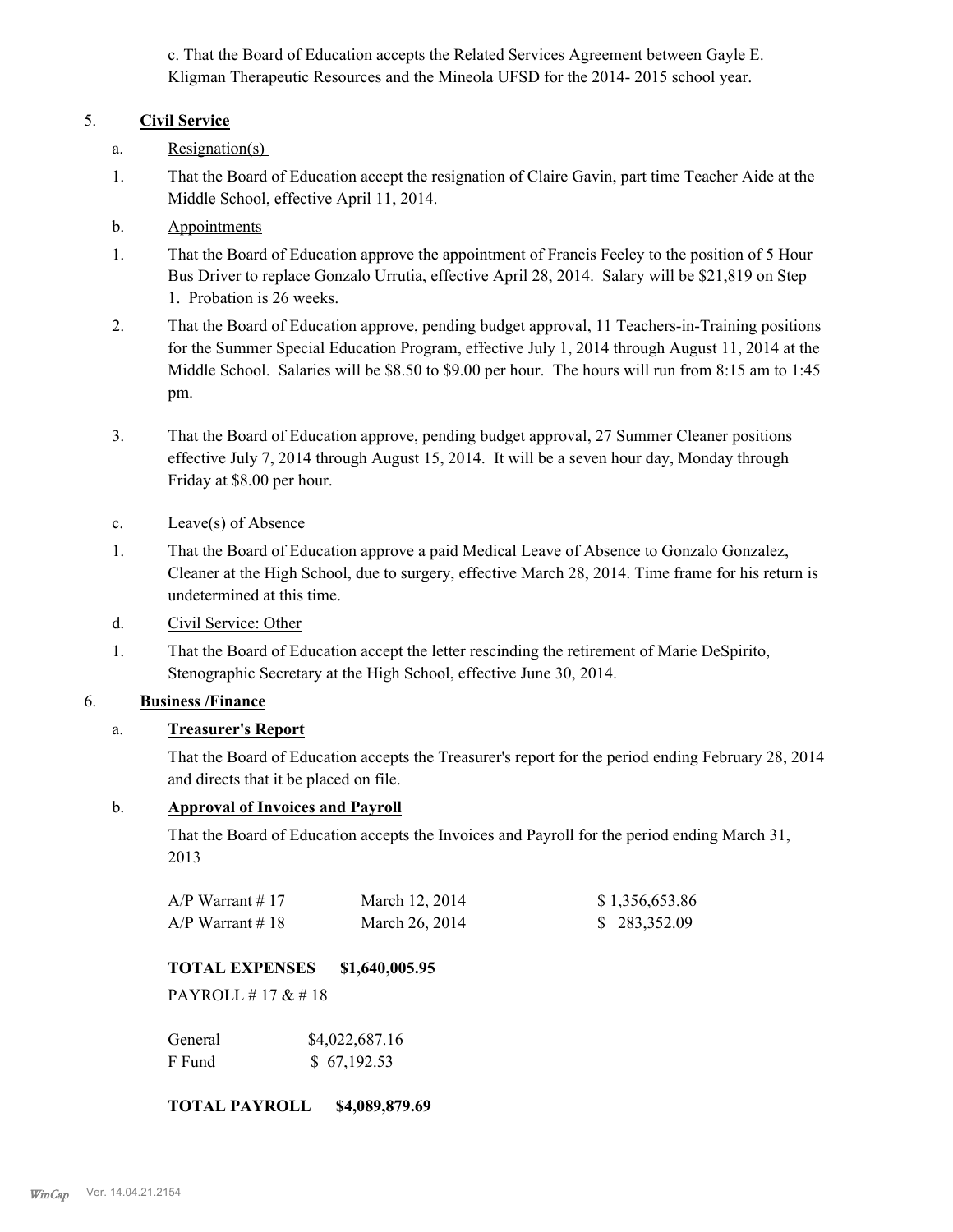#### 7. **Other**

a. That the Board of Education approves the appointment of the following individuals to serve as Registrars and Inspectors at the Annual Election and Budget Vote held **Tuesday, May 20, 2014** at the hourly rate of pay, \$10.00:

#### **Chief Election Inspectors:**

Meadow Drive: **Eileen Alexander**  Jackson Avenue: **Carolina Macedo**

#### **Registrars:**

Meadow Drive: Madeline Cegelski, Rosetta Morris, Loretta Piotrowski, Robert Petraglia Jackson Avenue: Eugene Raffetto, Frank Iaquinto, Michael Coniglio, Gary Nelson

#### **Inspectors:**

Meadow Drive: Ann Marie Smith, Douglas Cegelski, Raymond Kwiatek, Lynn Clifford Jackson Avenue: Flore Rowe, Marie Encizo, Mary Ann Iaquinto, Karen Dombeck, Nora Coniglio, Marion Kessler

NOTE: In the event that there should be a vacancy created in any of the positions of Inspector of Election or Registrar, the Superintendent of Schools is authorized to appoint a qualified voter of this District to fill such vacancy.

The Superintendent of Schools recommends the appointment of the following Registrar to serve on Registration Day, Tuesday, **May 6, 2014,** between the hours of 4:00pm to 8:00pm at the authorized rate of pay of \$10 per hour.

#### Willis Avenue: **Eileen Alexander**

The Superintendent of Schools also recommends the appointment of : Eileen Alexander to open the Registration Books to the public on **Saturday, May 17, 2014** from 9:00am to 12:00 noon, at the same authorized rate of pay.

A one hour workshop will be given on **Monday, May 19, 2014** from 3:00pm to 4:00pm and the attending Registrars and Inspectors will be compensated at the hourly rate of \$10.00.